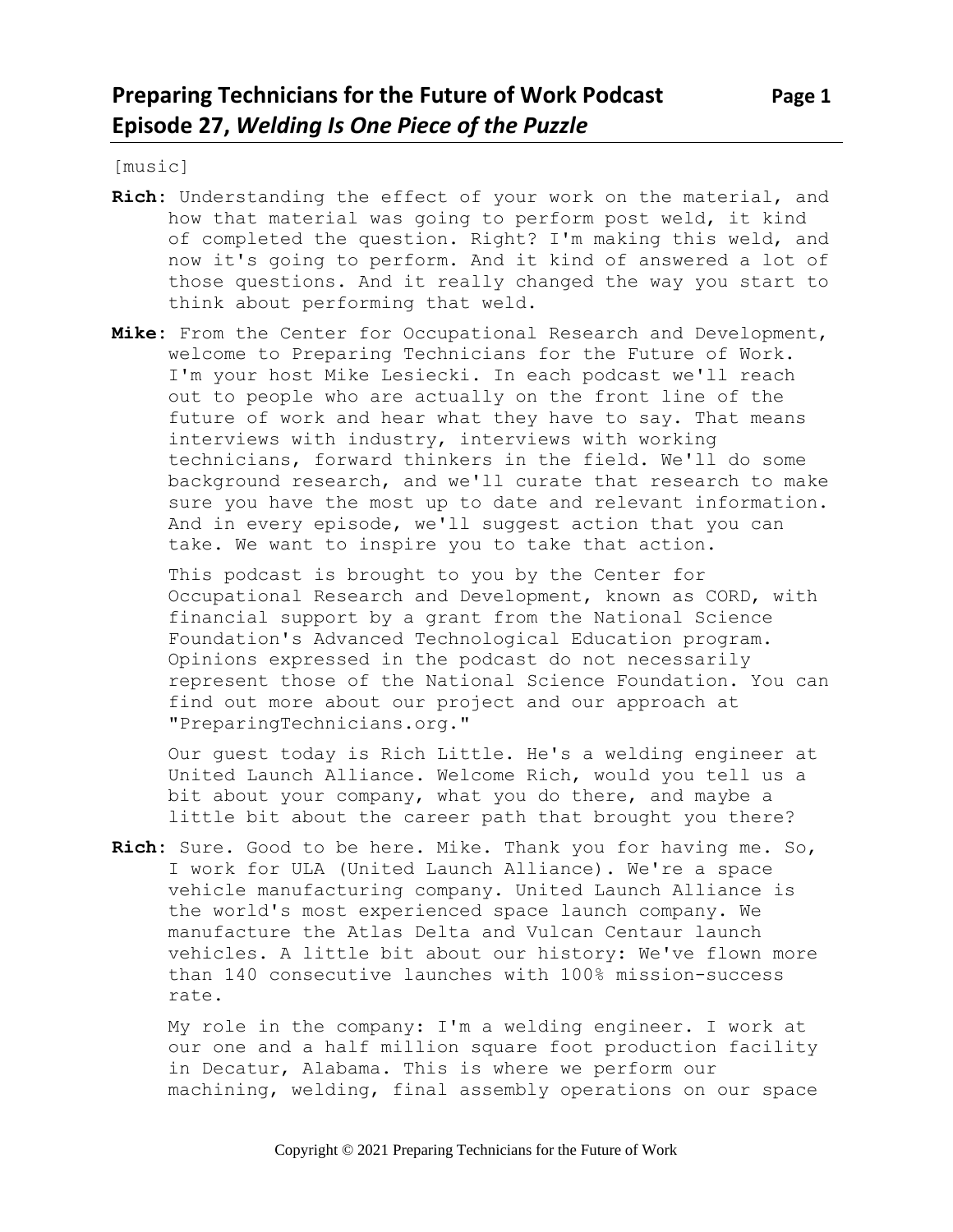## **Preparing Technicians for the Future of Work Podcast Page 2 Episode 27,** *Welding Is One Piece of the Puzzle*

vehicles. My specific role: I'm a welding engineer on the Vulcan Centaur program, specifically working the Centaur upper stage production operations.

Really, I found myself in this role through college internships. Pursued welding in college. Welding Engineering through Ferris State University. An internship brought me to United Launch Alliance, and I spent a summer with the company, and was offered a full-time position to come back and support following graduation.

- **Mike:** Rich, I'm glad to hear you say that about internships. We often encourage our students to take advantage of that opportunity or any way to get some work experience while they're in school. I guess that did work for you didn't it?
- **Rich:** It did. It was great insight to a manufacturing field that was otherwise unfamiliar to me. And you never really get to know until you go out there and try!
- **Mike:** Sure. For our people working in technician programs, internships are also available largely for them at a twoyear community colleges, too. So, thanks for that comment, Rich.

Let's talk about welding a little bit. Right? Let me start with your perspective on the trends that you see on emerging welding technologies. What's driving them today? What's coming out there? What do you see?

**Rich:** Great question. Really, some of the key words that come to mind: cost, quality, and accountability. We're striving to make products at lower costs with greater quality standards. And we want traceability.

So, in welding costs, there's a large umbrella of things that can shelter under that. We can think of automation, a more-skilled workforce, and larger-volume manufacturing. Just some of our new welding technologies that have come out——and we can talk that.

And then, quality. We're holding products to a higher standard. And we're starting to build products out of materials that we haven't before. And it's kind of changing that workplace and how we assemble parts.

And then I would say, accountability, as well as data monitoring and some of the other logging features that we have today.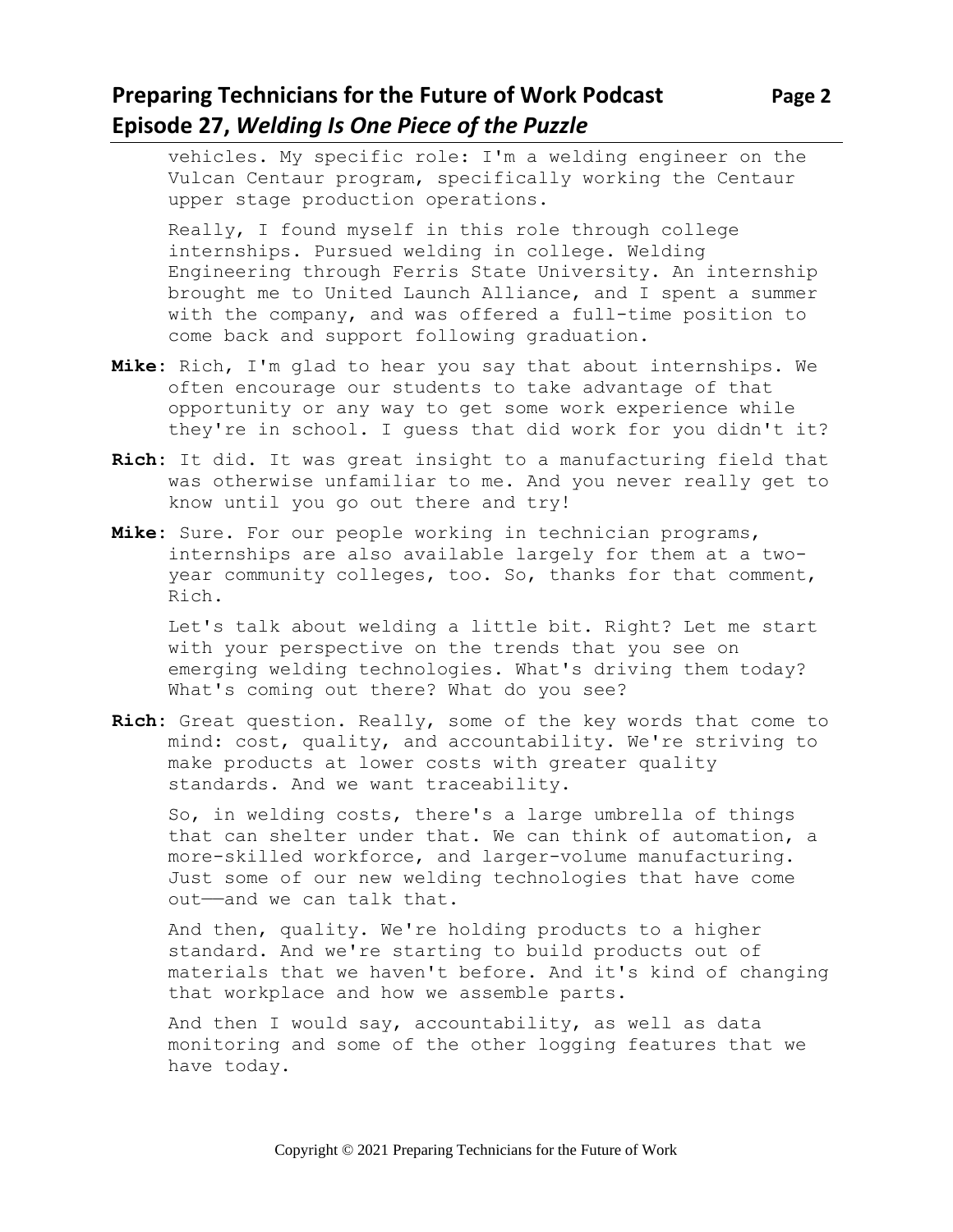## **Preparing Technicians for the Future of Work Podcast** Page 3 **Episode 27,** *Welding Is One Piece of the Puzzle*

- **Mike:** Rich, are the technicians responsible for the quality? Or do you have a separate Quality Department? Or how does it work?
- **Rich:** I think it's really both. Right? And quality is all of our responsibility in manufacturing. And that attention to detail of the technician and the attention to detail of the Quality Department both should be concerned about quality.
- **Mike:** What about the technology side? You know, there's all these exotic materials or processes. What do you see that's pretty unique and pretty current? What's out there now?
- **Rich:** I would say that one of the things in industry, across various disciplines (of course, I'm speaking a little bit on aerospace, but we also have automotive and other manufacturing umbrellas that fall under) but definitely I would say lighter materials. Aluminum is making more of a presence in the welding world. And thinner materials to support lighter, more capable products.
- **Mike:** I hate to admit this, Rich, but I'm an amateur welder. And boy, welding those thin, light materials is tough! When you were in school did you ever have to weld something that was light and thin? Or maybe you didn't get a chance to do this 'til you reached your internship or your workforce.
- **Rich:** No, I was fortunate to get my first experiences in school. And I remember that being very challenging. Lightweight aluminum or thin aluminum or thin steel substrate, both being hard to weld. And that being something that I needed to spend a lot of time on to understand exactly how to perform that.
- **Mike:** When you were in school, or from your knowledge of educational programs (remember, our focus is sort of at the two-year level), was there enough there about Material Science? Or did you wish you had learned more about the properties of those materials that you were trying to weld? I'm just curious.
- **Rich:** So, that is certainly something that I wish I could have learned more on. And the knowledge that I WAS able to gain on it really helped me in performing welds. Understanding the effect of your work on the material and how that material was going to perform post-weld. It kind of completed the question. Right? I'm making this weld and now it's going to perform. And it kind of answered a lot of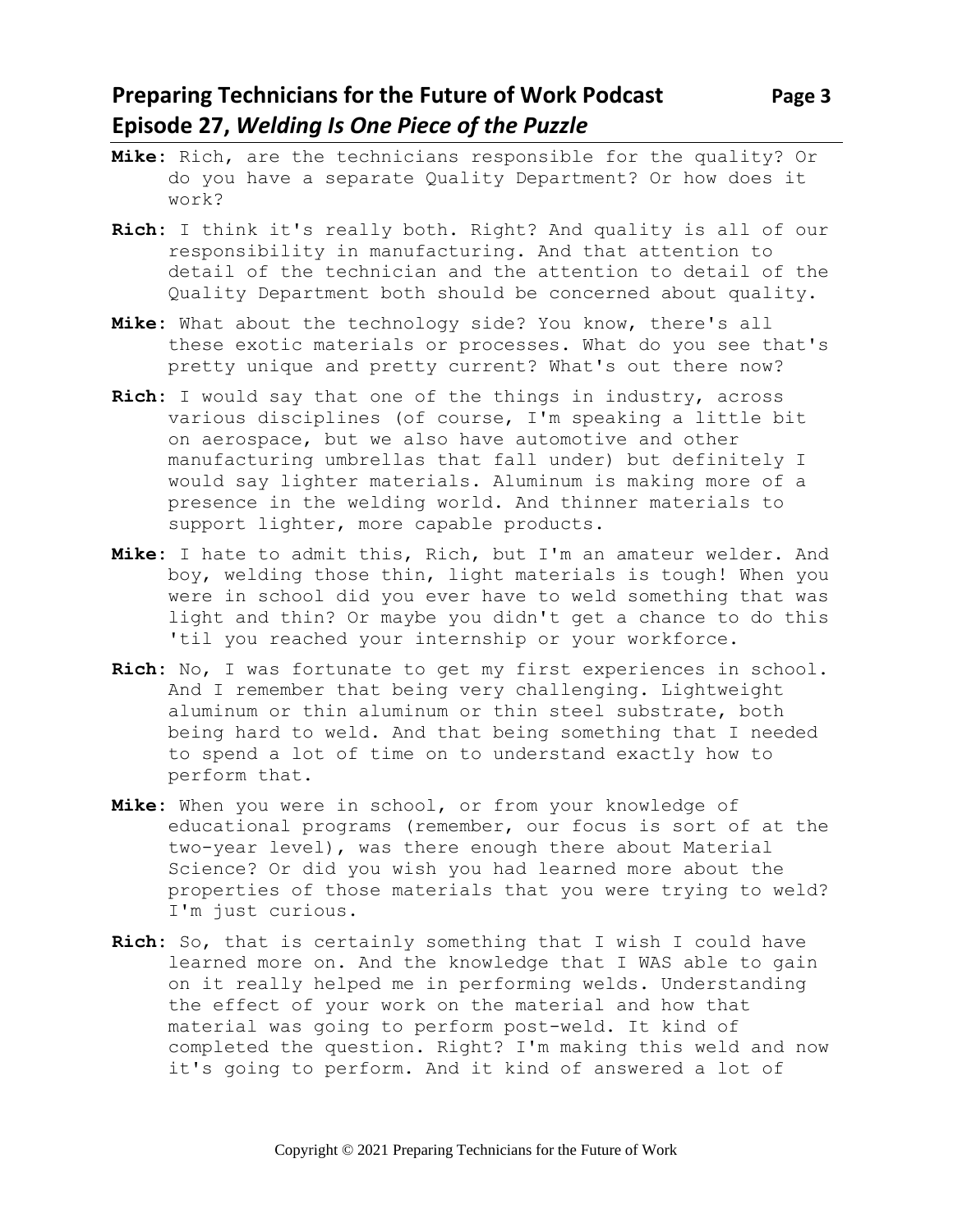# **Preparing Technicians for the Future of Work Podcast Page 4 Episode 27,** *Welding Is One Piece of the Puzzle*

those questions. And it really changed the way you start to think about performing that weld.

- **Mike:** Yeah. That's good advice, then, for programs. So, I think every welding program I know has probably at least one course on Welding Materials. But, from listening to you, I'm guessing that's even more important today, especially with, what I think of as, these more exotic materials.
- **Rich:** I agree. We have to treat them a little different.
- **Mike:** Alright. I've got a question for you, and it has to do with laser welding. Does aerospace industry overall do a lot of laser welding? Do people in school get enough experience with laser welding technology?
- **Rich:** So, I think one thing with the universities is laser welding equipment, being kind of new, very expensive systems, very complex. And I was fortunate to have some exposure to lasers in school. And that kind of laid a groundwork for a familiarity with laser cutting and welding systems. I certainly believe that as the manufacturing market goes towards—as you're mentioning—these exotic and lighter materials, that there's a wide range of benefits with laser that kind of complements those materials. So, I do believe that having that in school is very important. And I understand the challenge of making that equipment available just because of its cost and complexity.
- **Mike:** You know, Rich, you mentioned automation. So, let's take your company, but maybe more broadly, the aerospace industry. Is automated welding the norm? Or is it coming on? Is it the "norm" in your company, in your industry, that welds are done by automated systems?
- **Rich:** Not necessarily. I think that's an approach that's being more widely investigated by aerospace. I think there's benefits to automation in manufacturing cycle time and repeatability of our manufacturing processes. But as we started this conversation with costs and quality, accountability—under the cost, there's a wide range of benefits to having automated systems on a manufacturing line.
- **Mike:** Hmmm. You mentioned something, Rich, that I hadn't really thought of until you just said it. In your workforce, or in the aerospace industry in general, are the people that work there, are your technicians aware of these things like "cycle time" or "overall equipment efficiency?" Do they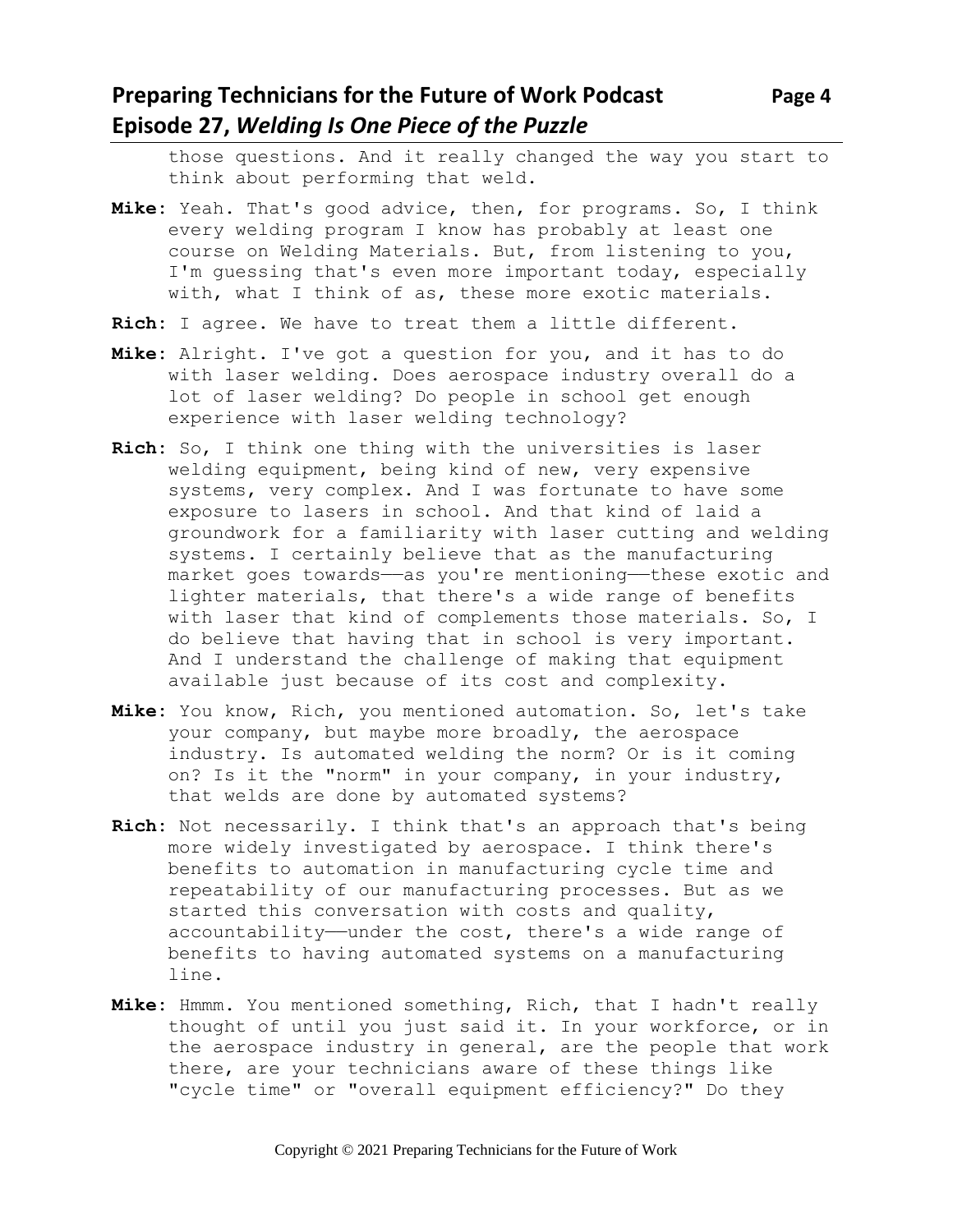# **Preparing Technicians for the Future of Work Podcast** Page 5 **Episode 27,** *Welding Is One Piece of the Puzzle*

understand "factory metrics" that help drive the company? Is that important to you?

- **Rich:** Absolutely! As far as the technicians, I certainly do, because they live in that world. I think that they see that every day. And maybe they don't necessarily realize it when it's happening. Thinking about that question, let's say you were coming brand new, and trying to go into aerospace or really any manufacturing discipline that there is, whether that be automotive, or shipbuilding. I think having a knowledge of cycle times and manufacturing efficiency is important. It's certainly a business goal. Right?
- **Mike:** Right. All right. Here's something I found online. It's a quote from you, Rich, that says, "Manufacturing challenges are doors for innovation." I like that quote! Can you give me an example of how a challenge maybe led to an innovation? Make sure that we avoid any company-specific stuff, but any ideas that come to mind?
- **Rich:** Absolutely! And from a broad sense, I would say that one of the cool things about a challenge is that it usually generates a team, who sits down and examines or thoroughly thinks through something, gets into all the details of it more than maybe ever before. And on the backside of it comes a great understanding of that problem with a very well-rounded solution. Problems tend to trigger that level of critical thinking that then delivers the perfect solution.
- **Mike:** Oh Rich, I got another welding question! I was reading about this technique that's called "friction welding," "stir welding." Is that a common thing? What is it used for? How does it work?
- **Rich:** And that's a good question. There's various forms of friction welding. Friction stir welding, specifically, is something that is widely used in aerospace, developed back in the 90s. It's widely used because it's a solid-state welding process that doesn't necessarily deteriorate the mechanical properties of the base material. So, we're not necessarily heating materials. We're taking them into that— —the technical term I like to use is "a mushy stage"——prior to melting and joining two materials together. Various methods of friction stir welding in various applications.

Just to add on to that a little more, Mike, there's companies experimenting with it in other industries outside of aerospace. Though created for an aerospace application,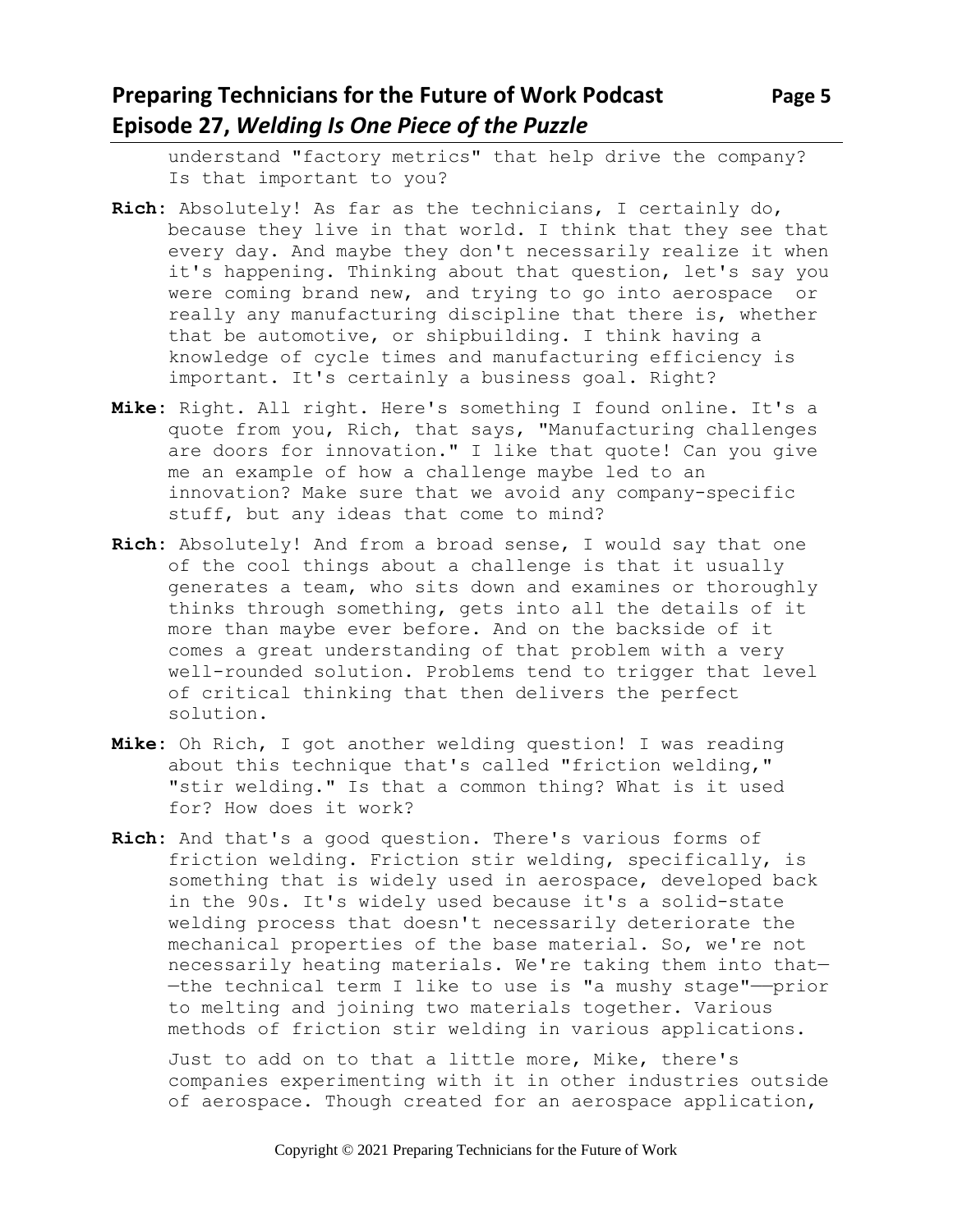## **Preparing Technicians for the Future of Work Podcast Page 6 Episode 27,** *Welding Is One Piece of the Puzzle*

it's becoming a more prominent process because of what we just talked about.

**Mike:** Hmm, interesting. So that's something that our current welding programs might look at their own curriculum and make sure that at least have an introduction to that process themselves. That's a good point, Rich.

Let's turn now to the workforce, if you don't mind. So, what gaps might you see? Or maybe your colleagues see? You have somebody new coming in, right? Someone has just entered your workforce. They came out of maybe an education program. Maybe they re-skilled from another industry. What gaps are you seeing in their knowledge and ability? And then, you know, my follow up question is going to be, "How could we better close that gap?" So, number one, what gaps are you seeing? Number two, any ideas about closing those gaps?

**Rich:** Great question. My first comment would be that certainly something that is very well taught, widely taught very well, is welding itself-our shield metal arc processes, our gas metal arc processes. Teaching someone to weld is something that many educational facilities do very well everywhere.

I think that something that would further help an entry level employee in any manufacturing is a more well-rounded scope on manufacturing, in general. So, some of our advanced welding processes, as mentioned—we specifically talked friction stir here. But maybe we take a look at some of the others that are out there. Or an exposure to automation, advanced manufacturing techniques, whether that's automated weld cells or automated riveting cells, or something of that nature. Just an exposure to some of the new manufacturing facilities that exist today.

- Mike: So, I see-thinking about welding as part of a manufacturing process as opposed to just stand-alone welding.
- **Rich:** Exactly.
- **Mike:** You look at an existing workforce. Remember, we just a moment ago, talked about new entrants. But suppose you have an existing workforce, let's say a technician working at an aerospace company or a company like yours. How did they keep their skills up to date? Do you send them off for vendor training? Do they look at YouTube? Or maybe they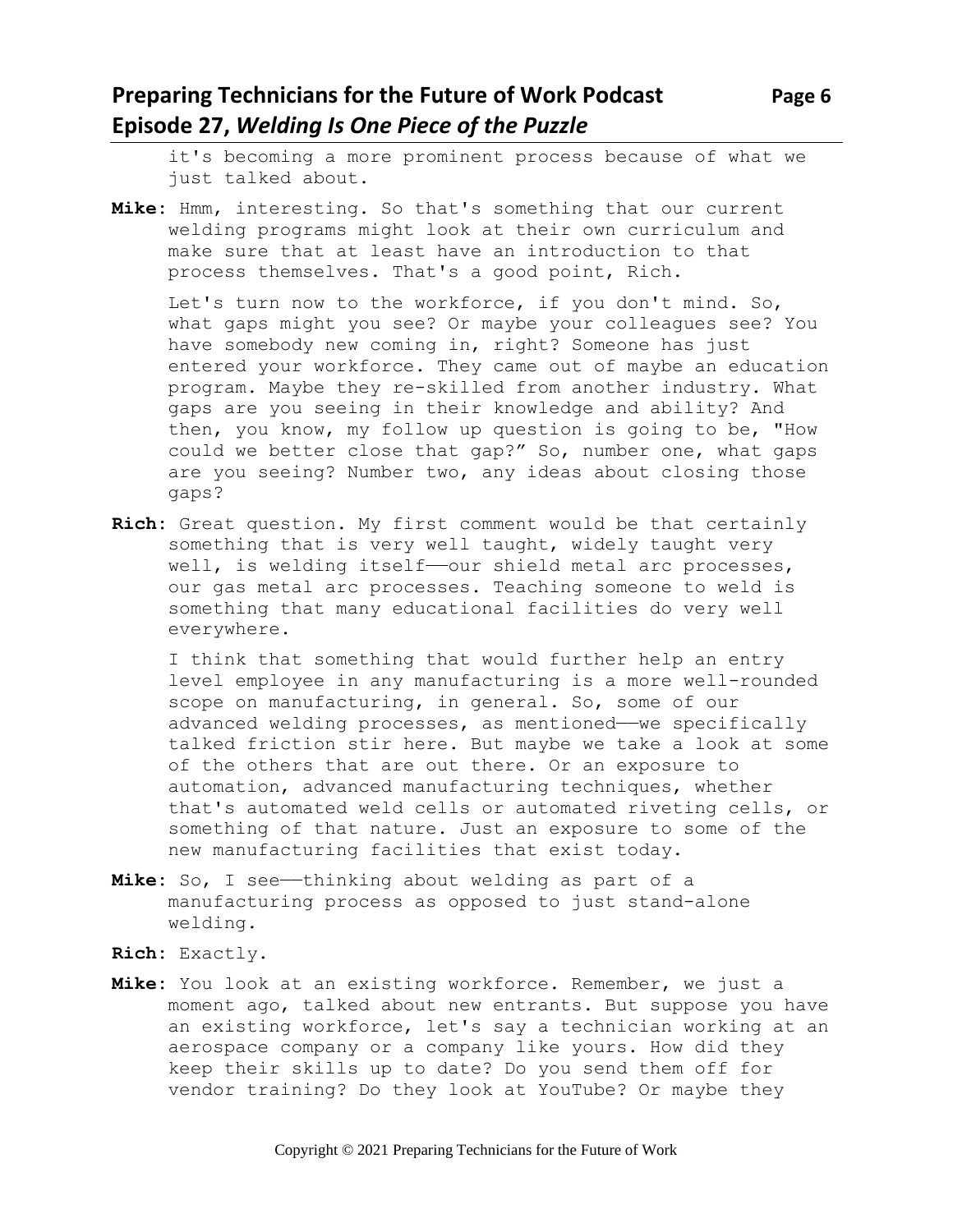have an expert welder that teaches them the process? How does it work in a company? How do current welders upskill?

- **Rich:** One interesting thing about welders, from my little bit of experience I have, is most welders really enjoy what they do. They want to actively improve their knowledge and understanding of welding. From a manufacturing control standpoint, in a lot of cases, every few years, a welder may have to recertify. But, in other cases, there's plenty of opportunities to go to an evening class or take an extra training to learn a new process or learn a new welding technique.
- **Mike:** Hmmm. So, use a variety of techniques. And you mentioned that Continuing Ed. That seems like a good idea.

I've got a COVID-related question for you. Here we are still in the pandemic. A lot of things are remote now. And that caused me to think about this question. Do you think a welder will be able to operate welding equipment remotely at some point? Or maybe they do it already? I mean, will there be such a thing as a remotely operated welding equipment?

- **Rich:** I believe there will, Mike, with the turn of automation in the way that we're developing technology, industrial robotics. But there will always be tasks that a robot or automation can't do. It's really going to depend on the application and the industry. But having that ability, I certainly believe—if it doesn't already exist—it will soon.
- **Mike:** Okay, cool. Here's probably about the last question. You're in an industry that certainly is "future focused." That's for sure. So, if you had to talk to a young person, what might the future look like for somebody who might be contemplating a career that involves welding? And maybe fabricating very unique things? You know, I have to admit that some candidates say that manufacturing and welding is "dark, dirty, and dangerous." Is that still the case? What do you say to a young person contemplating a career in this field?
- **Rich:** Yeah, as we've mentioned many times, certainly, we have to learn the basics of welding, in all cases. And I don't think that's something that'll ever go away. Our shop classes where we teach shield metal arc welding, gas metal arc welding, gas tungsten arc welding—and we learn the basics and we start to understand welding itself.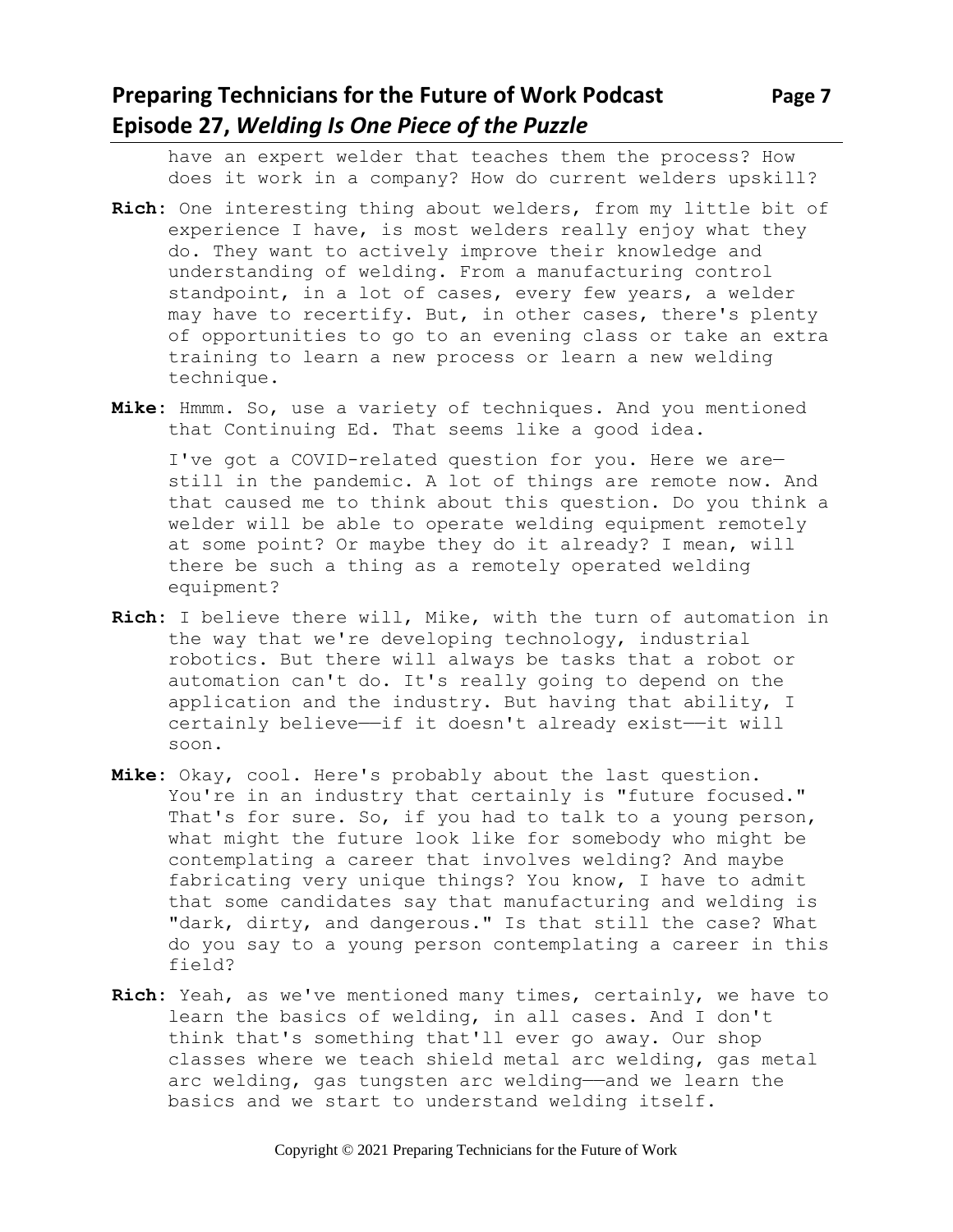## **Preparing Technicians for the Future of Work Podcast** Page 8 **Episode 27,** *Welding Is One Piece of the Puzzle*

And then stepping on top of that, it would also be great to begin to learn some computers, electrical, systems, robotics——and start to understand that not all welding today is shield metal arc welding anymore, and these systems get very complicated. So, it almost becomes an engineering level of understanding on many systems.

So, my advice would always be to learn the basics. But also keep in mind that there's a lot of electrical, and controls, and system-level learning that could take place that would help you as someone trying to pursue a career in the welding field.

**Mike:** That's pretty good. Heh, I have to admit, if I was in welding program, I'm not sure I would expect to see stuff on controls and all that. But maybe that's the future, or the "future now," as our programs are adapting to these emerging manufacturing processes, emerging technologies. So, it's a good point, Rich.

You know, today in our discussion, I appreciated your comments. We talked about materials from those light and thin materials. We talked about different welding processes, including laser welding. And also the automated side of all this welding processes that's happening in industries as they're trying to drive costs and improve quality. So, those are good comments there. I think the idea of understanding the manufacturing process that welding is a part of-that's one of the most important things our workforce educators—people that are preparing the workforce—could think about integrating into their programs. Does that make sense, Rich?

- **Rich:** It very much does. It's part of the entire system. Welding is one piece of the puzzle.
- **Mike:** Cool! Rich, that's it for our discussion today. I certainly appreciate your taking your time out of your day. And giving your perspective as a relatively young welding engineer on what you see across the aerospace industry. We really appreciate your comments. And our folks listening to the podcast will take your things at heart. I'll put some show notes here that talk about some of the newer welding technologies. And again, Rich, we appreciate your time and effort today.

**Rich:** Thank you, Mike.